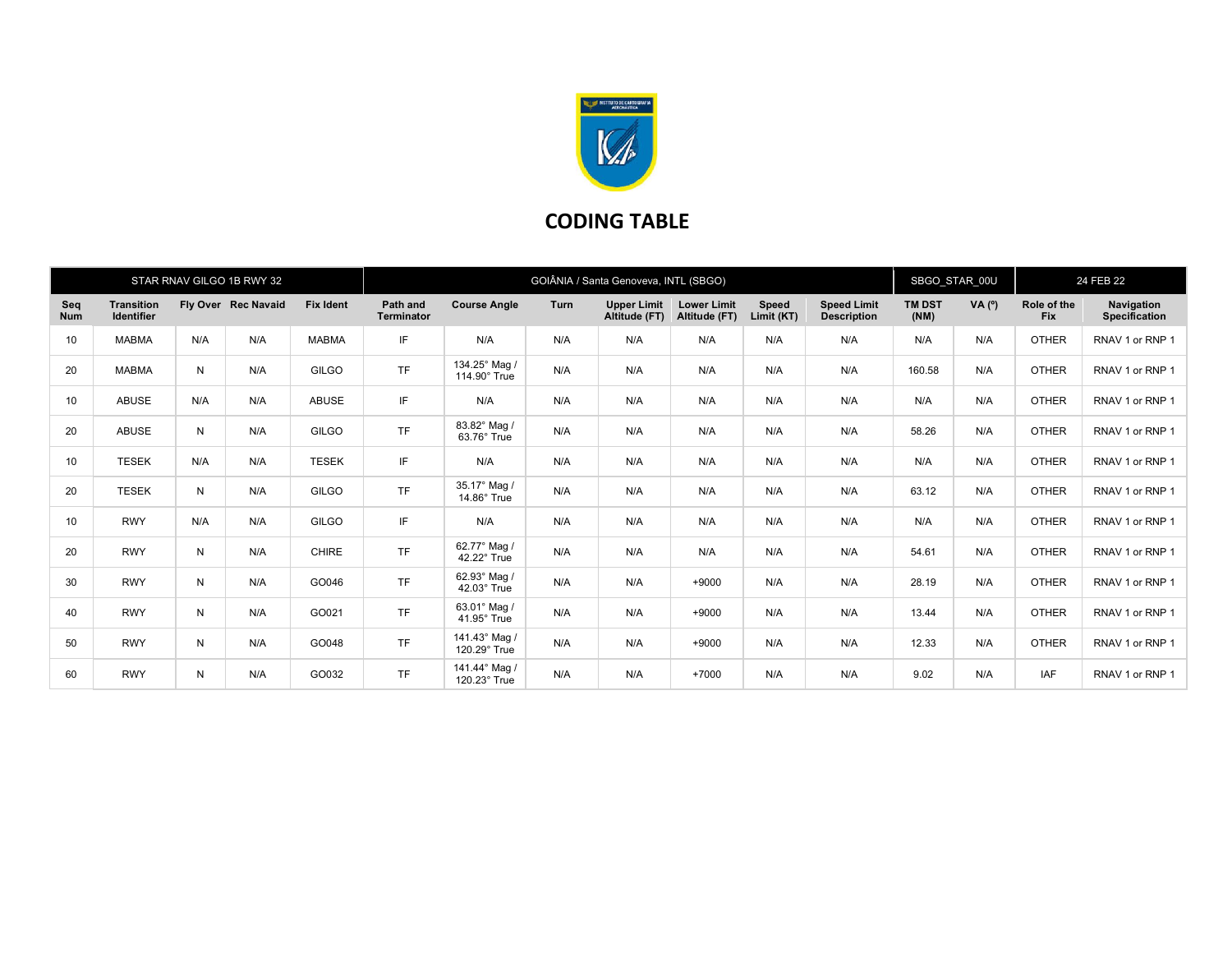|                   |                                        |     | STAR RNAV SIRUL 1B RWY 32 |                  | GOIÂNIA / Santa Genoveva, INTL (SBGO) |                                      |      |                                     |                                     |                     |                                          | SBGO STAR 00U         |        | 24 FEB 22                 |                                    |
|-------------------|----------------------------------------|-----|---------------------------|------------------|---------------------------------------|--------------------------------------|------|-------------------------------------|-------------------------------------|---------------------|------------------------------------------|-----------------------|--------|---------------------------|------------------------------------|
| Seq<br><b>Num</b> | <b>Transition</b><br><b>Identifier</b> |     | Fly Over Rec Navaid       | <b>Fix Ident</b> | Path and<br><b>Terminator</b>         | <b>Course Angle</b>                  | Turn | <b>Upper Limit</b><br>Altitude (FT) | <b>Lower Limit</b><br>Altitude (FT) | Speed<br>Limit (KT) | <b>Speed Limit</b><br><b>Description</b> | <b>TM DST</b><br>(NM) | VA (°) | Role of the<br><b>Fix</b> | Navigation<br><b>Specification</b> |
| 10                | <b>EDMIN</b>                           | N/A | N/A                       | <b>EDMIN</b>     | IF                                    | N/A                                  | N/A  | N/A                                 | N/A                                 | N/A                 | N/A                                      | N/A                   | N/A    | <b>OTHER</b>              | RNAV 1 or RNP 1                    |
| 20                | <b>EDMIN</b>                           | N   | N/A                       | <b>SIRUL</b>     | <b>TF</b>                             | 26.28° Mag /<br>4.93° True           | N/A  | N/A                                 | N/A                                 | N/A                 | N/A                                      | 57.76                 | N/A    | <b>OTHER</b>              | RNAV 1 or RNP 1                    |
| 10                | <b>ULD</b>                             | N/A | N/A                       | <b>ULD</b>       | IF                                    | N/A                                  | N/A  | N/A                                 | N/A                                 | N/A                 | N/A                                      | N/A                   | N/A    | <b>OTHER</b>              | RNAV 1 or RNP 1                    |
| 20                | <b>ULD</b>                             | N   | N/A                       | <b>OBLAV</b>     | <b>TF</b>                             | 11.55° Mag /<br>350.05° True         | N/A  | N/A                                 | N/A                                 | N/A                 | N/A                                      | 39.84                 | N/A    | <b>OTHER</b>              | RNAV 1 or RNP 1                    |
| 30                | <b>ULD</b>                             | N   | N/A                       | <b>SIRUL</b>     | <b>TF</b>                             | $1.57^\circ$ Mag /<br>340.07° True   | N/A  | N/A                                 | N/A                                 | N/A                 | N/A                                      | 32.28                 | N/A    | <b>OTHER</b>              | RNAV 1 or RNP 1                    |
| 10                | CORVO                                  | N/A | N/A                       | CORVO            | IF                                    | N/A                                  | N/A  | N/A                                 | N/A                                 | N/A                 | N/A                                      | N/A                   | N/A    | <b>OTHER</b>              | RNAV 1 or RNP 1                    |
| 20                | CORVO                                  | N   | N/A                       | <b>OBLAV</b>     | <b>TF</b>                             | $1.56^{\circ}$ Mag /<br>340.00° True | N/A  | N/A                                 | N/A                                 | N/A                 | N/A                                      | 43.62                 | N/A    | <b>OTHER</b>              | RNAV 1 or RNP 1                    |
| 30                | CORVO                                  | N   | N/A                       | <b>SIRUL</b>     | <b>TF</b>                             | 1.57° Mag /<br>340.07° True          | N/A  | N/A                                 | N/A                                 | N/A                 | N/A                                      | 32.28                 | N/A    | <b>OTHER</b>              | RNAV 1 or RNP 1                    |
| 10                | <b>RWY</b>                             | N/A | N/A                       | <b>SIRUL</b>     | IF                                    | N/A                                  | N/A  | N/A                                 | N/A                                 | N/A                 | N/A                                      | N/A                   | N/A    | <b>OTHER</b>              | RNAV 1 or RNP 1                    |
| 20                | <b>RWY</b>                             | N   | N/A                       | <b>PAGUE</b>     | <b>TF</b>                             | 356.78° Mag /<br>335.32° True        | N/A  | N/A                                 | N/A                                 | N/A                 | N/A                                      | 16.53                 | N/A    | <b>OTHER</b>              | RNAV 1 or RNP 1                    |
| 30                | <b>RWY</b>                             | N   | N/A                       | GO047            | <b>TF</b>                             | 356.78° Mag /<br>335.36° True        | N/A  | N/A                                 | $+10000$                            | N/A                 | N/A                                      | 22.52                 | N/A    | <b>OTHER</b>              | RNAV 1 or RNP 1                    |
| 40                | <b>RWY</b>                             | N   | N/A                       | GO008            | <b>TF</b>                             | 356.80° Mag /<br>335.43° True        | N/A  | N/A                                 | $+7000$                             | N/A                 | N/A                                      | 23.26                 | N/A    | IAF                       | RNAV 1 or RNP 1                    |